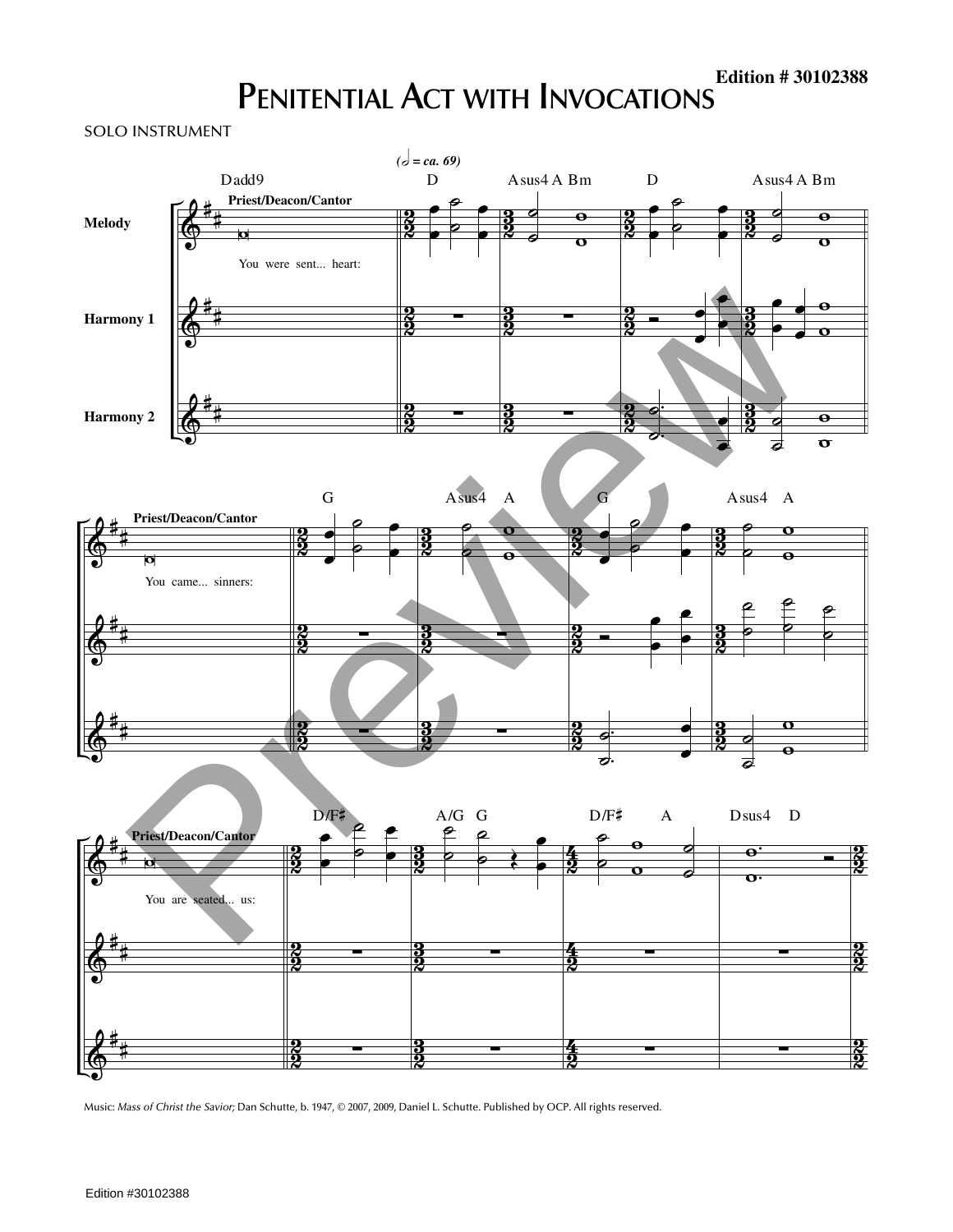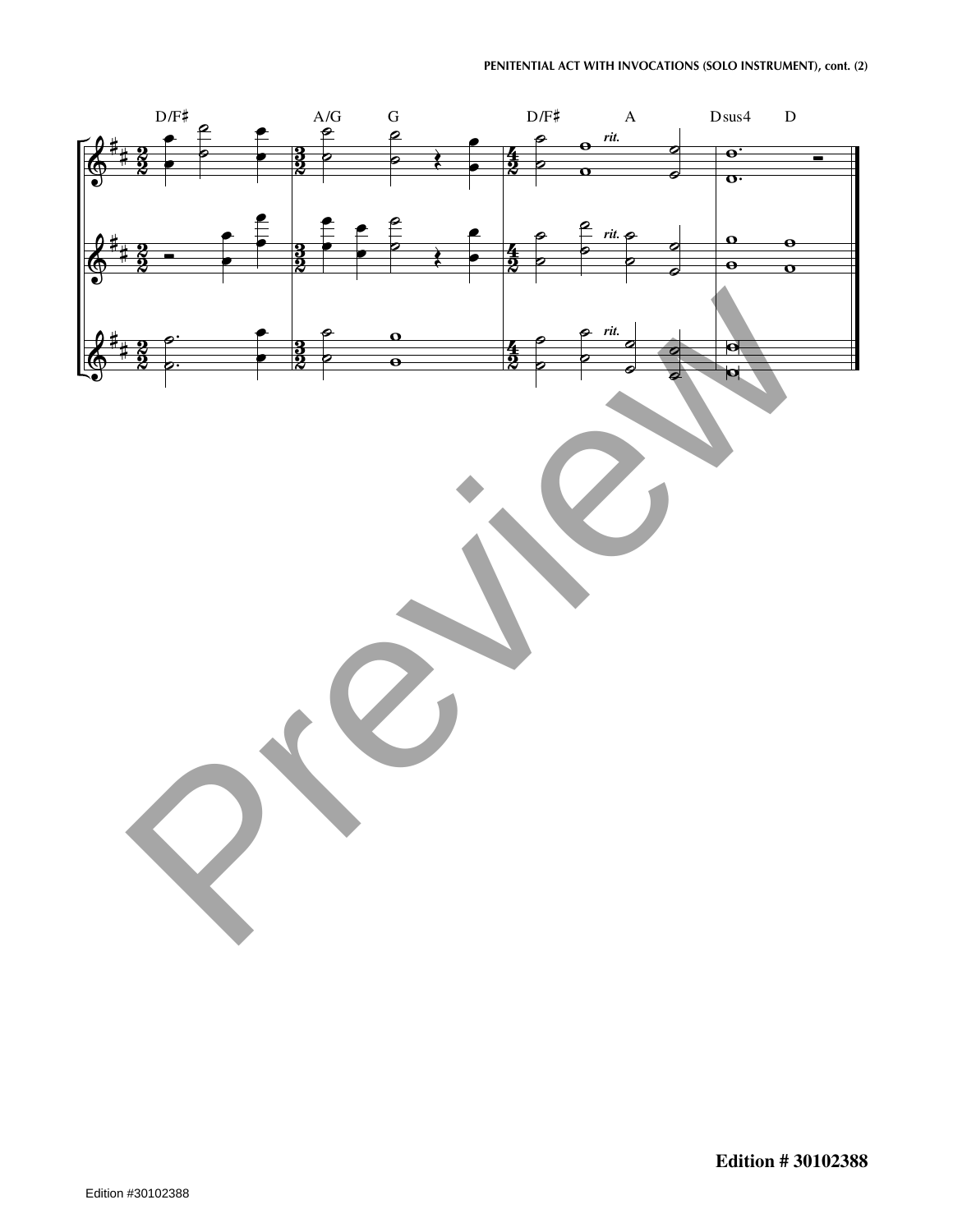## **PENITENTIAL ACT WITH INVOCATIONS**

SOLO INSTRUMENT in <sup>B</sup>



Music: *Mass of Christ the Savior;* Dan Schutte, b. 1947, © 2007, 2009, Daniel L. Schutte. Published by OCP. All rights reserved.